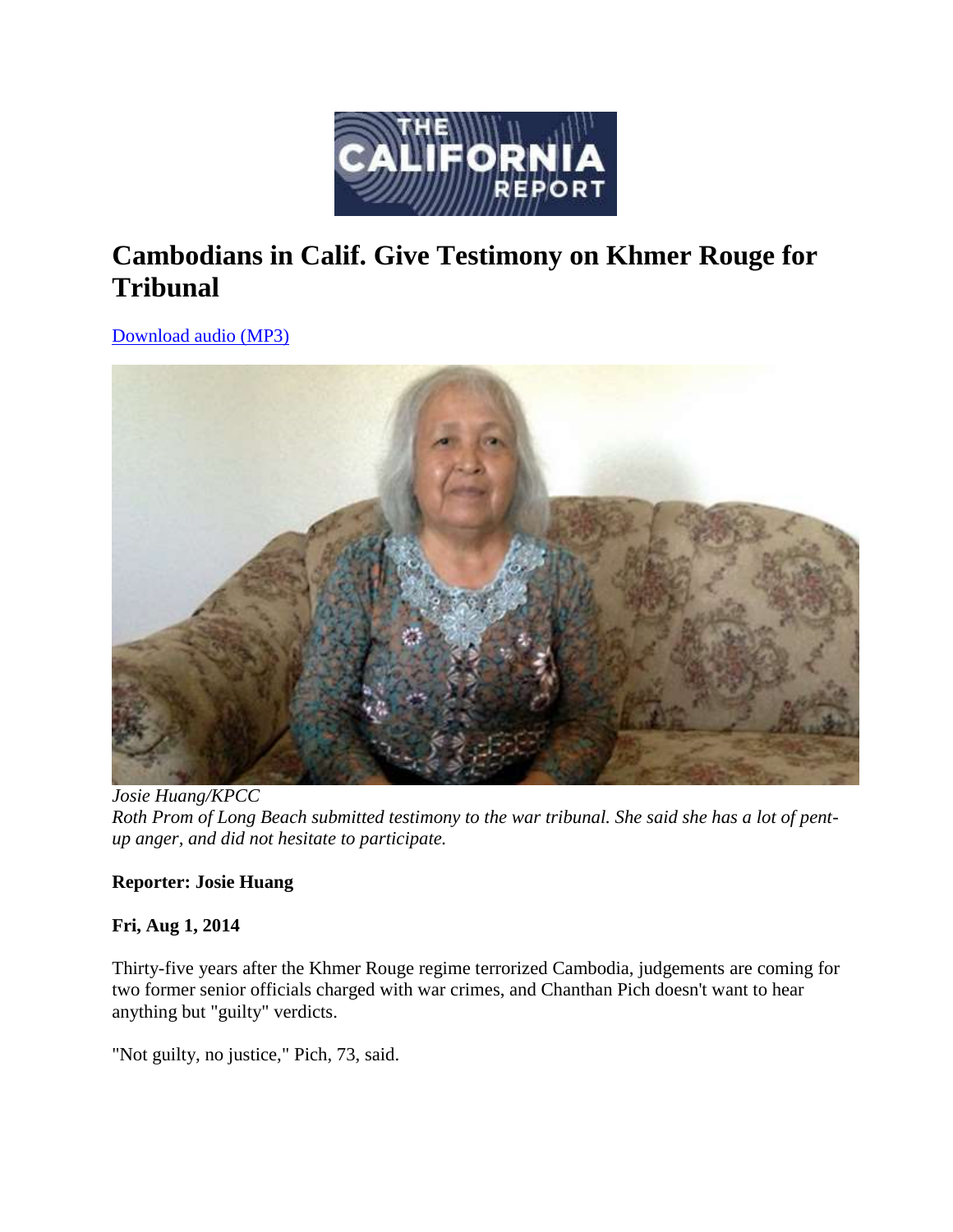Pich, part of Long Beach's Cambodian community, is deeply invested in the Aug. 7 court outcome. She is among thousands of Cambodians who started over in the U.S. after surviving Maoist-style Communist rule that left nearly two million people dead through starvation, disease, torture and execution.

She is also one of nearly 200 survivors in the U.S. who submitted written testimony to assist prosecutors in the U.N.-backed tribunal.

Some fellow survivors found it too painful to dredge up the memories needed to file their statements. There are those too disgusted with a court process that's been plagued by delays and charges of corruption. Still others worry about retribution being visited on relatives in Cambodia if they gave their accounts on the record. Some former Khmer Rouge members are leaders within the current government.

But Pich said she's already lost 17 family members during the regime's rule between 1976 and 1979. She has nothing else to lose.

"They want to me kill me? Kill now," she said. "(I'm not) afraid."

## **Survivors speak up**

Pich and other survivors submitted their testimony after being recruited by sociology professor Leakhena Nou of California State University, Long Beach, and a goup of volunteers.

Nou had been pleased to learn that the war tribunal, created in 2006 and called the Extraordinary Chamber in the Courts of Cambodia, had made an unprecedented move of encouraging survivors to provide statements to the prosecution. Some have been called to testify.

But Nou realized several years into the tribunal, only survivors in Cambodia were involved in the trials. Nou said no outreach had been made to overseas Cambodians, and they didn't know they could play a role.

"I felt that it was a moral rights violation," Nou said. "Not only do they have the opportunity to share their stories but it was an important step to the healing process and the search for justice."

Nou founded the non-profit [Applied Social Research Institute of Cambodia,](http://www.asricjustice.com/) and set to work collecting statements from Cambodians across the country. She started in Long Beach, which has a community of about 17,000 Cambodians, the largest in the U.S.

### **Uncovering the past**

Pich heard about one of Nou's workshops at the local senior center.When Nou asked who wanted to record their stories, Pich said "Me. I want to complain too. But I don't know how."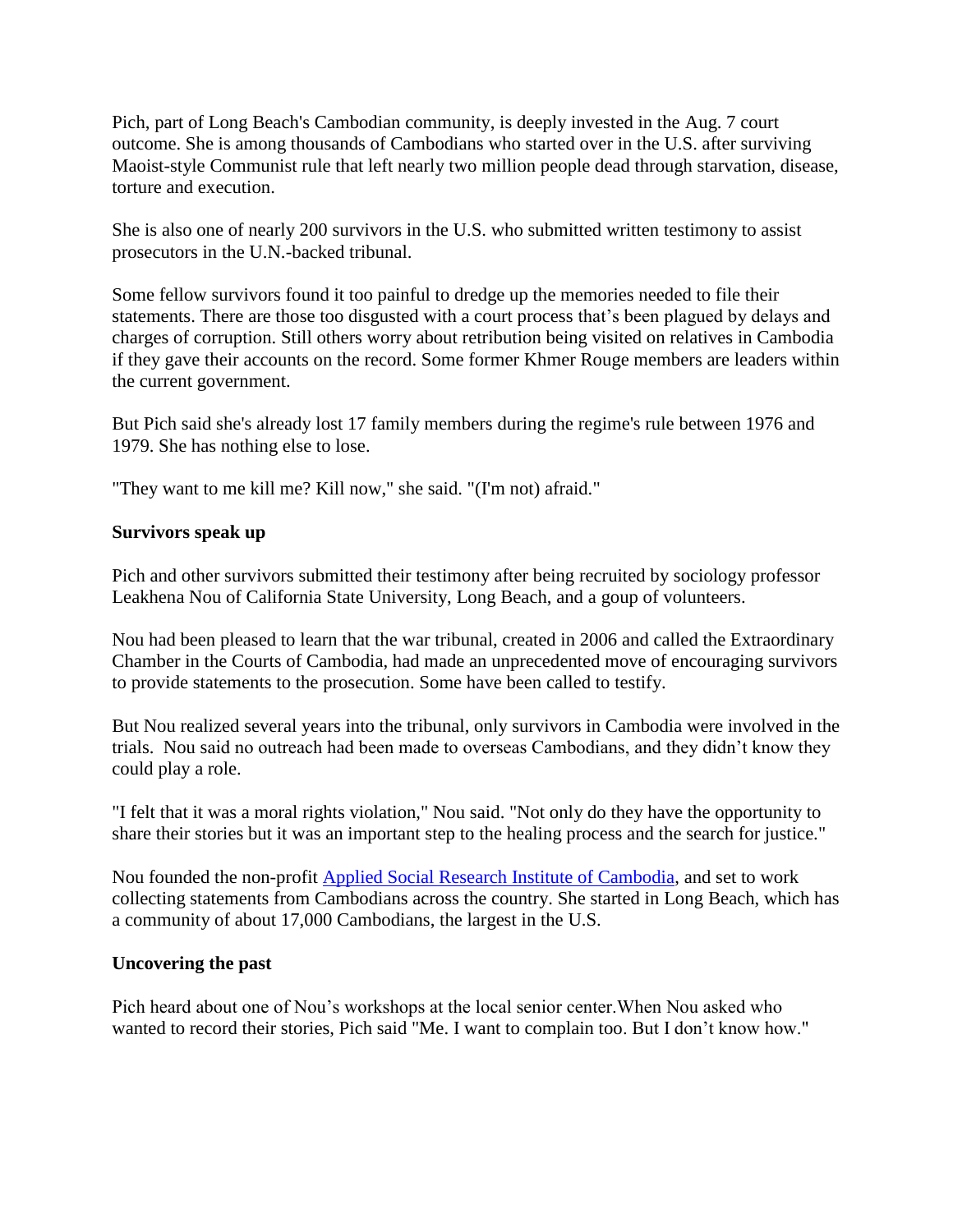Nou guided Pich through the legal language on the statement form, and made sure she was emotionally ready to answer questions, such as those asking about psychological and physical harms.

"Where do you begin when you've suffered four years of horrific trauma?" Nou said. "It was really a challenge."

Meanwhile Pich, a former elementary school teacher, plumbed painful memories like her parents dying of starvation and the execution of her brother. In its quest for an agrarian utopia, the Khmer Rouge targeted the educated. Pich's brother was not only an engineer but a captain in the former Lon Nol regime. Pich remembers seeing her brother on a list of those who'd been executed.

"After I saw that, I go home and cry and cry and cry at home," Pich said.

Another survivor Roth Prom said she lost 17 family members to starvation and forced labor.

She said she has built-up anger and had no hesitation in giving a statement.

"Other civilized countries, when bad people do bad things they should be prosecuted so why can't we do the same?" Prom said in Khmer.

Prom said she also trusted Nou, whose own relatives were killed by the regime.

"I have complete faith in Leakhena," Prom said. "I want God to help her so she can help others."

A documentary about the group and the survivors called "Wounds We Carry" is currently in the works. Here is the trailer:

# **Trauma crosses boundaries**

Survivors plan to attend a meeting Saturday at the Khmer Arts Academy in Long Beach updating them on the latest in the war tribunal.

Khmer Rouge dictator Pol Pot may have died in 1998. But some of his top associates are still alive and facing prosecution.

Prison chief Kaing Guek Eav is the only one to be convicted so far. Also known as Comrade Duch, he ran the Tuol Sleng prison where an estimated 15,000 Cambodians were tortured and killed.

Currently awaiting verdicts are Pol Pot's second-in-command Nuon Chea and former head of state, Khieu Samphan. (There were originally four defendants, but former foreign minister Ieng Sary died, and his wife Ieng Thirith, who was social affairs minister, was diagnosed with dementia.) The upcoming judgements will address charges of the forced evacuation of Phnom